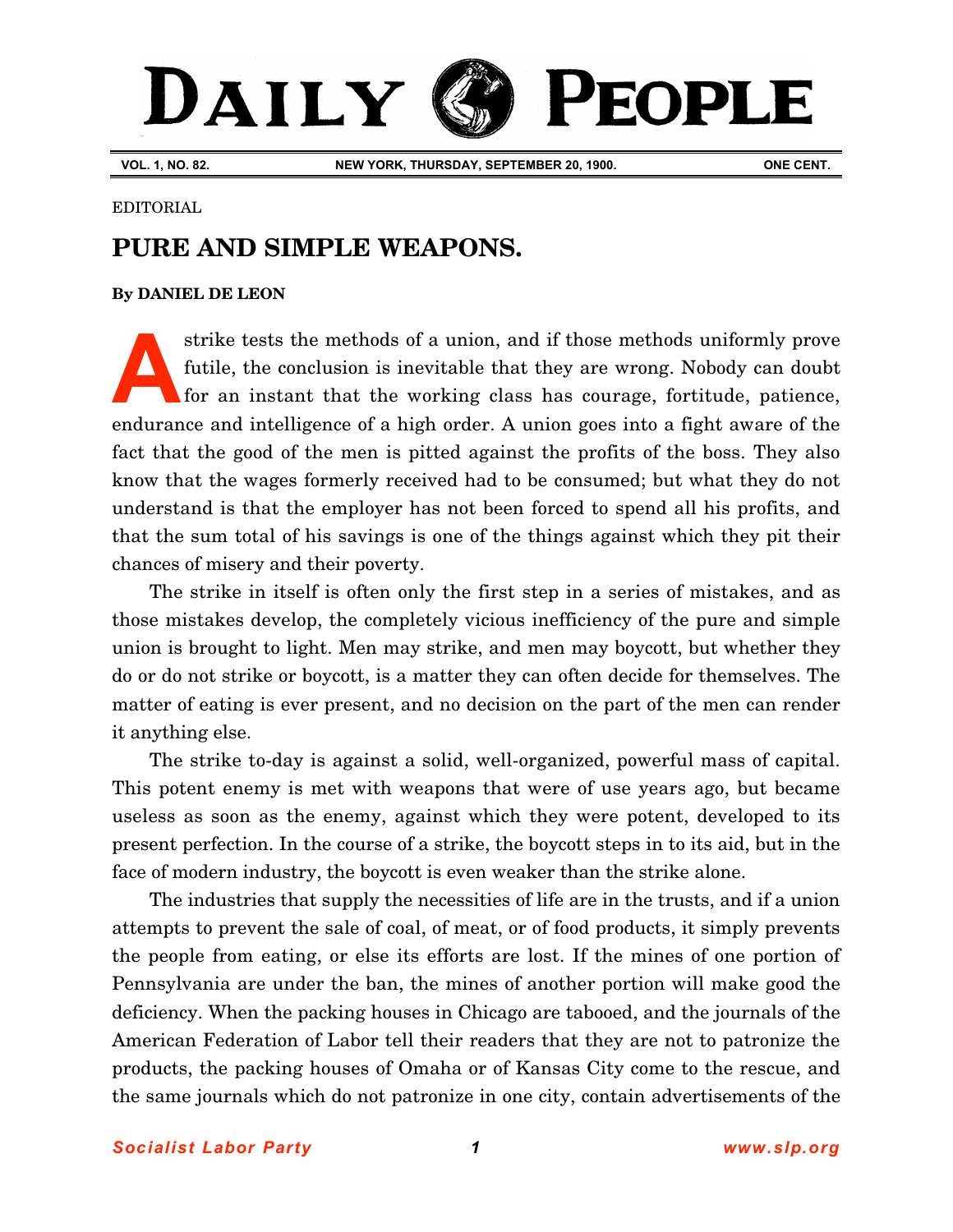goods which are produced in another city by the same trust.

The farce of the boycott has been played repeatedly, and each reproduction was on a lower and more degraded scale. A trust cannot be boycotted. It would not be worthy the name of a trust if it could. Its development places it in a position where it cannot be assailed by the old methods. It is entrenched against every move that may be made against it on the industrial field, unless that attempt is accompanied by a parallel attack upon another stronghold of the trust, the government that protects and fosters it.

It is possible to injure the trade of a pushcart banana-king, or a one-room delicatessen baron, by interdicting them. They have a limited trade, and they carry on their operations within a limited territory. Their customers are not many, and those customers could be supplied by walking a few doors farther down, and entering the store of another prince of the variegated sausage. The small businessman can be affected by the boycott. The boycott was of importance when the small businessman was of importance. When he ceased to be a person of moment, when he became a relic of bygone days, the boycott was sapped of all its strength, rendered useless by new conditions, and should be relegated to the rear.

It can no more affect the trust than the corner grocer can affect it. The power of the industrial combination lies in the fact that it is a thoroughly modern institution, and is a marked indication of the progress we have made. It is rendered vicious, not by its size, its power, its ability to eliminate waste, its aptitude to concentrate and amalgamate or its proneness to make all government subservient to its needs, but it is criminal because it is in the hands of a limited number of individuals. The boycott seeks to attack it at its most unassailable points, and would deprive society of the advantages that have been gained by the advent of the trust.

Each attack made, each attempt made to restrict the trust, either in the matter of its size, or in its sales, proves abortive. The trust controls a line of goods needed by all men. It is impossible to stand between it and its market. If the outlet is blocked in one direction, it opens up another. All attempts to tie up the Standard Oil Company were futile, because the company recognized the fact that if it had the crude product, it had everything else. When a boycott was declared, it simply started an independent concern, held back its own oil and allowed the independent company to do a lucrative business for a short time, and at an advanced price. Then it killed its own offspring, and became the gigantic octopus again. Those who tried to boycott it only gave it an excuse for making more money.